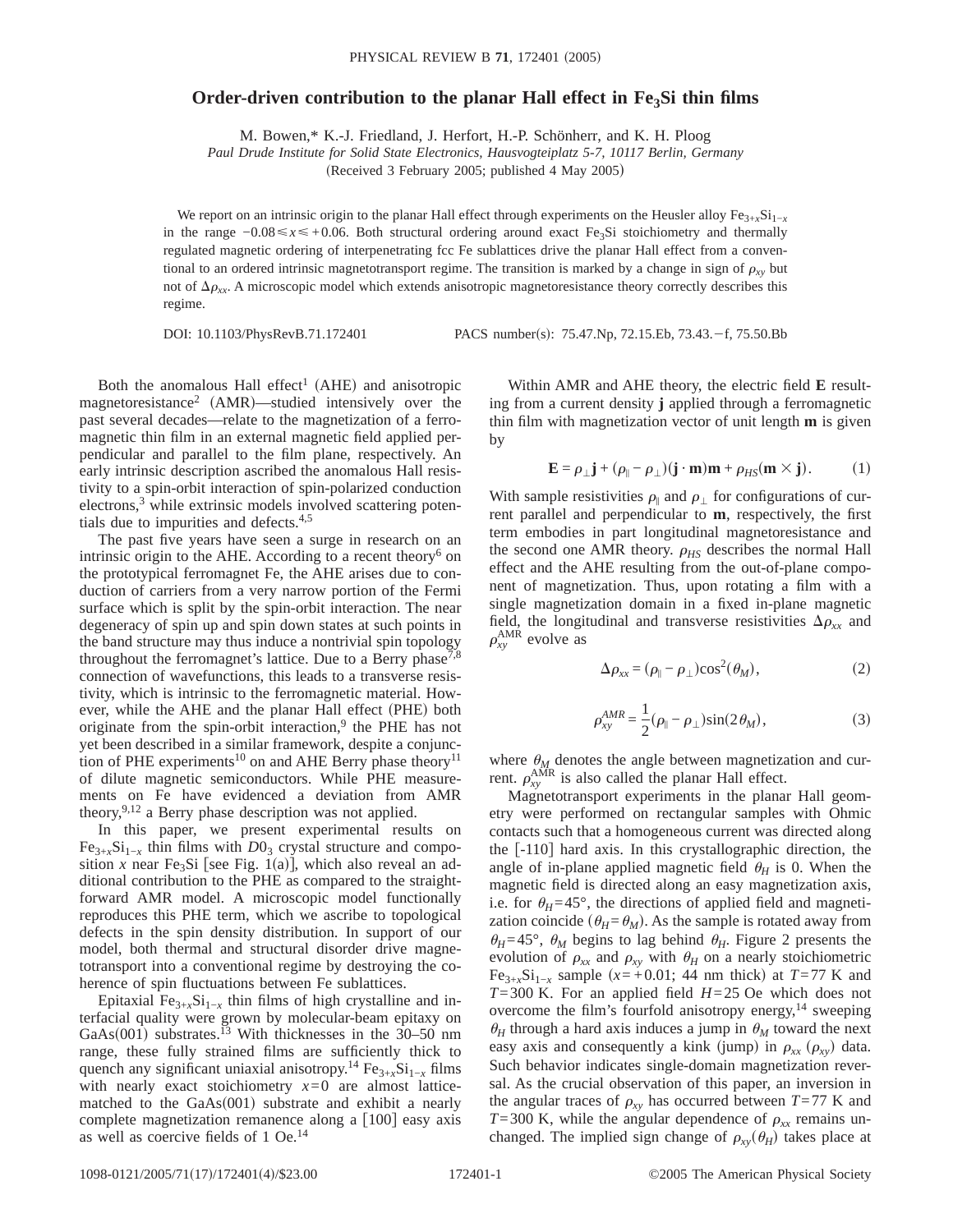

FIG. 1. (a)  $D0<sub>3</sub>$  structure of Fe<sub>3</sub>Si. Arrows indicate magnetic interactions between  $Fe(B)$  and  $Fe(A, C)$  sites. (b) Evolution of  $\rho_{xx}(300 \text{ K})/\rho_{xx}(77 \text{ K})$  with *x* for Fe<sub>3+x</sub>Si<sub>1−x</sub>. (c) One spin configuration in a  $(100)$  plane for magnetization **M**|| $[100]$ , with chirality  $x > 0$  due to noncoplanar orientations of Fe $(A, B, C)$  spins which compose  $M$  as schematized in  $(d)$ .

 $T_{\text{ord}}$ =251 K for this sample and persists even for a moderate applied field which has overcome the fourfold anisotropy energy. Significantly nonstoichiometric samples do not show this sign change.

Figure 3 presents magnetic field sweeps of  $\rho_{xx}$  and  $\rho_{xy}$  at a fixed angle  $\theta_H$  away from the hard axis at  $T=300$  K. Our measurements on Fe<sub>3</sub>Si down to *T*=77 K show that  $\rho_{\parallel} < \rho_{\perp}$ , an unusual but not unique result. $<sup>2</sup>$  As the field is lowered, all</sup>  $\rho_{rr}$  curves [Fig. 3(a)] converge toward the same low-field resistivity, which reflects the rotation of sample magnetization toward an easy axis as identified by the measurement for  $\theta_H = 45^\circ$ . Given Eq. (2), one cannot distinguish between different easy axes from  $\rho_{xx}$  data. Correspondingly,  $\rho_{xy}$  data



FIG. 2. (a)  $\rho_{xx}$  and (b)  $\rho_{xy}$  vs  $\theta_H$  at  $T = 77$  K (dots) and *T* =300 K (circles) for a sample with  $x= +0.01$  at  $H=25$  Oe.



FIG. 3. (a)  $\rho_{xx}$  and (b)  $\rho_{xy}$  vs applied field *H* for specific angles  $\theta_H$  (in degrees), at *T*=300 K for *x*=+0.01.

[Fig. 3(b)] converge to the  $45^{\circ}/135^{\circ}$  points in a vanishing applied field, and  $\rho_{xy}$  may exhibit two switching events as  $\theta_M$ jumps from one easy axis to another during magnetization reversal. However, the 45° /135° orientations of magnetization do not represent an extremum as expected within AMR theory from Eq.  $(3)$ .

To simplify the complex magnetization behavior presented in Figs. 2 and 3, we assume to first order that  $\rho_{xx}$ fulfills AMR theory and extract  $\theta_M^{12}$  from Eq. (2). We may then plot  $\rho_{xy}$  as a function of  $\theta_M$  as shown in Fig. 4 for *T* =300 K and *T*=77 K. Relative to AMR theory,  $\rho_{yy}(\theta_M)$  also exhibits the expected fourfold anisotropic behavior but is phase-shifted by  $\Delta \theta_M(T=300 \text{ K}) = -22.5^\circ$  and  $\Delta \theta_M(T=300 \text{ K})$  $(1-77 \text{ K}) = +95^{\circ}$  with respect to these axes. Furthermore,  $\Delta \rho_{\rm rv}(\theta_M)$  is generally much lower than the value predicted by AMR theory. We therefore introduce12 a *compensating* term to  $\rho_{xy}$ 

$$
\rho_{xy} = \sigma_{xy}^{\text{AMR}} + \rho_{xy}^{\text{Comp}}
$$
  
=  $\frac{1}{2}(\rho_{\parallel} - \rho_{\perp})\sin(2\theta_M) + \rho_{\text{Comp}} \frac{1}{2}\sin(2\theta_M + \theta),$  (4)

which can correct AMR theory above and below  $T_{\text{ord}}$  (see insets of Fig. 4) using *T*=300 K:  $\rho_{Comp} = -0.95(\rho_{\parallel} - \rho_{\perp}), \theta$  $=$ 2.1°; *T*=77 K:  $\rho$ <sub>Comp</sub>=−1.49( $\rho$ <sub>||</sub>− $\rho$ <sub>⊥</sub>),  $\theta$ =−3.3°.

Effects due to domain wall boundaries, atomic disorder, and electron localization could explain our results within AMR theory only if both  $\rho_{xx}$  and  $\rho_{xy}$  behaved similarly. Also, AMR theory cannot account for  $|\rho_{xy}| \ll \rho_{\parallel} - \rho_{\perp}$ . A change in sign of the cubic anisotropy constant  $K_1$  (Ref. 15) may be ruled out since the angular position of the jump in  $\rho_{xy}$  remains unchanged. A systematic error in the in-plane angular position has been corrected to within  $\pm 2^{\circ}$ , and the fourfold symmetry of  $\rho_{xy}$  jumps precludes any dominant contribution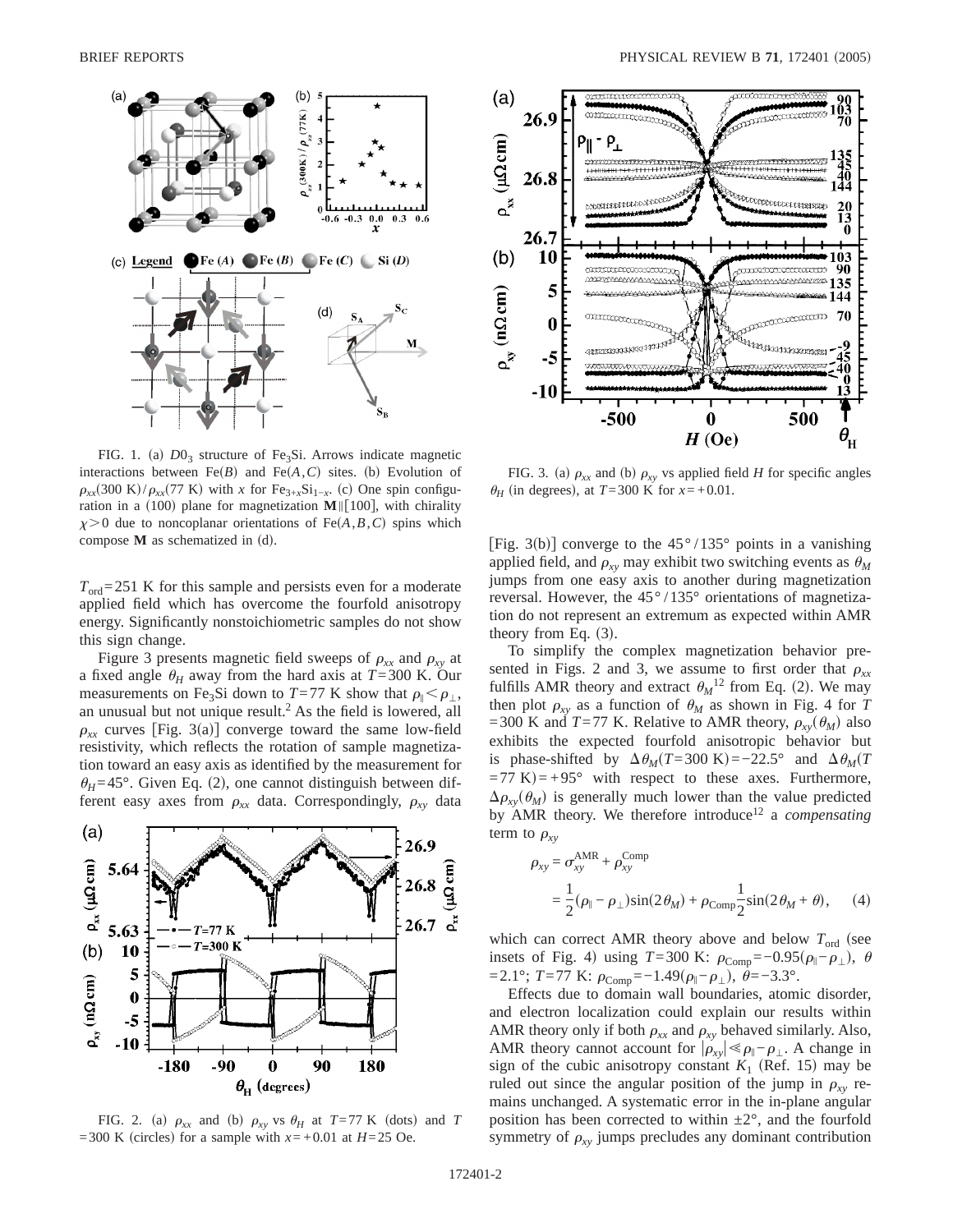

FIG. 4.  $\rho_{xy}$  vs  $\theta_M$  obtained within AMR theory from  $\rho_{xx}$  data, at (a)  $T=300$  K and (b)  $T=77$  K, and fit to Eq. (4) for  $x=+0.01$ . Insets:  $\rho_{xy}^{\text{Comp}}, \rho_{xy}^{\text{AMR}},$  and fit vs  $\theta_M$ .

from uniaxial anisotropy, in agreement with other measurements.<sup>13</sup> Any small out-of-plane misalignment would induce an antisymmetric angular response from the AHE and was carefully avoided. An intrinsic out-of-plane magnetization was not observed. In addition, such considerations are already excluded through the data analysis contained in Fig. 4, which now narrows the problem exclusively to the dependence of the PHE on  $\theta_M$ . Altogether, our results demonstrate the existence of an additional contribution to the PHE.

Toward a microscopic model for the additional PHE observed in ordered Fe<sub>3</sub>Si with  $D_0$ <sub>3</sub> symmetry, we analyze the ensemble of collective spin fluctuations on the different sublattices given the intra-lattice spin density distribution<sup>16</sup> and a two-spin interaction between the  $Fe(A, C)$  and  $Fe(B)$ sublattices.<sup>17</sup> The Fe $(B)$  site lies in a cubic magnetic environment of  $Fe(A, C)$  sites, so that its spin is unconstrained in rotation. In contrast, the inversion symmetry of the  $Fe(A, C)$ spin sublattices is broken due to a tetrahedral  $Fe(B)$  environment, resulting in preferred spin orientations. Without any loss of generality to our model, we assume that their on-site spins tend to align along  $\langle 111 \rangle$  directions containing the magnetically stronger  $Fe(B)$  nearest neighbor sites [see arrows in Fig.  $1(a)$ ]. Using this constraint, configurations of spins  $S_A$ ,  $S_B$ ,  $S_C$  at lattice sites Fe(A), Fe(B), and Fe(C) may be found such that the spin chirality  $\chi_{ABC} = \mathbf{S}_A \cdot (\mathbf{S}_B \times \mathbf{S}_C)$  $\neq$  0. An example of such a collective spin configuration, which conserves the orientation of mean magnetization **m**||[100] and yields  $\chi_{ABC}$  > 0, is demonstrated in Figs. 1(c) and  $1(d)$ . We thus describe collective spin fluctuations in a normal ferromagnet with no frustrated steady spin state.

Spin chirality acts as the gauge flux for the charged carriers which evolve in the background of fluctuating spins, thus describing the AHE as due to a Berry phase connection



FIG. 5.  $\sigma_{xy}$  vs  $\rho_{xx}$  for all samples. Inset:  $T_{\text{ord}}$  vs *x*.

of the wave function.18 It was already demonstrated theoretically that a finite AHE may exist in systems with more than two non-coplanar spin sublattices.<sup>19</sup> Due to the high symmetry of the Fe<sub>3</sub>Si system, multiply degenerate contributions to a PHE from the ensemble of possible spin configurations for a given **m** will cancel each other out. However, this cancellation, which is also typical for the AHE, may be lifted by topological defects at the boundary between clusters of such configurations<sup>20</sup> and by higher-order spin interactions (see Ref. 19 and references therein). Such defects are known to lead to an intrinsic  $AHE^{21,22}$  Also, as shown for other systems,  $6.22$  spin orbit interaction will lift these degeneracies, resulting in Berry phase contributions at narrowly defined regions in *k* space away from the high-symmetry directions considered here.

Another consequence of the spin orbit interaction is a spin scattering asymmetry between different spin sublattices.<sup>19</sup> Defining such a scattering ratio  $\alpha_i$  with  $i = A$ ,  $B$ , or  $C$ , scattering of an electron with momentum **p** at a lattice site with an out-of-plane spin component leads to an in-plane field  $H_{SO}^{\text{planar}} \approx \sum_{i=A,B,C} \alpha_i (\mathbf{S}_i \times \mathbf{p})$  which is perpendicular to the electron's momentum **p**. In addition, an angular analysis of the spin chirality  $\chi_{A,B,C}(\theta_M)$  straightforwardly results in a functional form  $H_{\text{SO}}^{\text{planar}} = \sin(\theta_M + \theta)\cos(\theta_M + \theta)$  which corresponds to our experimental observation [see Eq.  $(4)$ ]. Detailed theoretical calculations beyond the scope of this paper will determine which topological defects and which electrons at the Fermi surface are participating in this angular- and phasedependent PHE.

Recent calculations<sup>6</sup> for Fe of the AHE in a Berry phase framework yield a large value  $\sigma_{xy} \sim 751 \ (\Omega \text{ cm})^{-1}$  from the saturated magnetization. Accordingly, in the planar Hall geometry, we define  $\sigma_{xy}$  to be

$$
\sigma_{xy} = \frac{\Delta \rho_{xy}}{\rho_{xx}^2 + \Delta \rho_{xy}^2},\tag{5}
$$

where  $\Delta \rho_{xy} = \rho_{xy}^1 - \rho_{xy}^2$ , and  $\rho_{xy}^1$ ,  $\rho_{xy}^2$  denote the maximum planar Hall resistivities due to the fully saturated magnetiza-